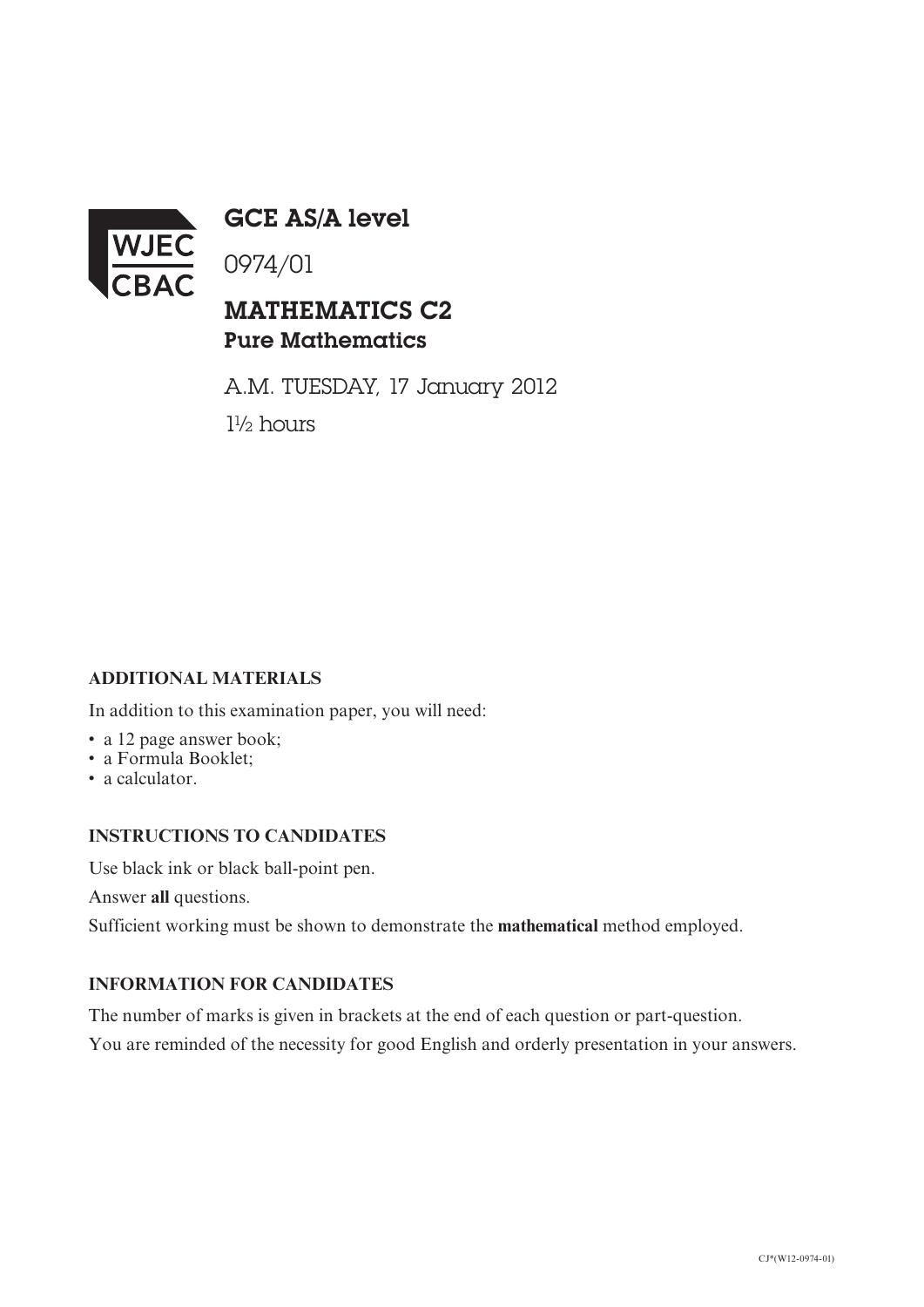**1.** Use the Trapezium Rule with five ordinates to find an approximate value for the integral

$$
\int_{1}^{3} \frac{x}{1 + \sqrt{x}} \, \mathrm{d}x.
$$

Show your working and give your answer correct to three decimal places. [4]

**2.** (a) Find all values of  $\theta$  in the range  $0^\circ \le \theta \le 360^\circ$  satisfying

$$
10\sin^2\theta + 7\cos\theta = 5\cos^2\theta + 8.
$$
 [6]

*(b)* Find all values of *x* in the range  $0^\circ \le x \le 360^\circ$  satisfying

$$
\sin(x - 50^{\circ}) = -0.682. \tag{3}
$$

(c) Without carrying out any calculations, explain why there are no values of  $\phi$  which satisfy the equation

$$
\sin \phi + \cos \phi = 3. \tag{1}
$$

**3.** The diagram below shows a sketch of the triangle *ABC* with  $AB = x \text{ cm}$ ,  $AC = (2x - 3) \text{ cm}$  and  $BAC = 150^\circ$ . The area of triangle *ABC* is 6.75 cm<sup>2</sup>  $BAC = 150^{\circ}$ . The area of triangle *ABC* is 6.75 cm<sup>2</sup>.



|  | (a) Show that x satisfies the equation $2x^2 - 3x - 27 = 0$ . Hence evaluate x. | [4] |
|--|---------------------------------------------------------------------------------|-----|
|--|---------------------------------------------------------------------------------|-----|

*(b)* Find the length of *BC*. Give your answer correct to two decimal places. [2]

The point *D* lies on *BC* and is such that *AD* is perpendicular to *BC*.

*(c)* Find the length of *AD*. Give your answer correct to two decimal places. [2]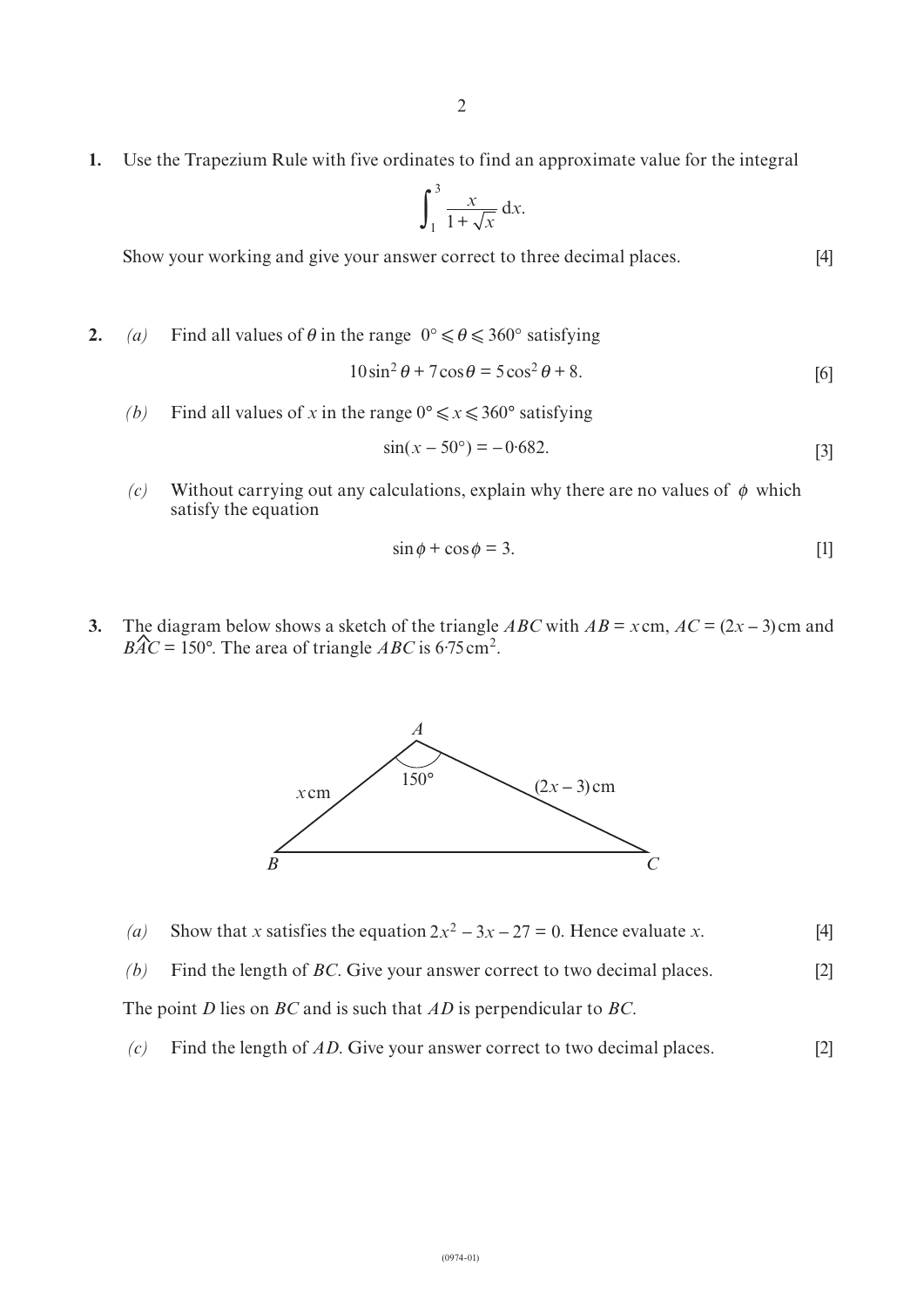- **4.** The fifteenth term of an arithmetic series is seven times the fifth term. The sum of the first eleven terms of the series is 88.
	- *(a)* Find the first term and common difference of the arithmetic series. [6]
	- *(b)* Given that the *n*th term of the series is 143, find the value of *n*. [2]
- **5.** *(a)* A geometric series has first term *a* and common ratio *r*. Prove that the sum of the first *n* terms is given by

$$
S_n = \frac{a(1 - r^n)}{1 - r}.
$$
\n<sup>[3]</sup>

*(b)* The sum of the first two terms of a geometric series is 25·2. The sum to infinity of the series is 30. Given that the common ratio is positive, find the common ratio and first term of this geometric series. [6]

6. (a) Find 
$$
\int \left(\frac{4}{x^3} - 3x^{\frac{1}{4}}\right) dx
$$
. [2]

*(b)*



The diagram shows a sketch of the curve  $y = 4 - x^2$ . The curve intersects the *x*-axis at the points *A* and *B*. The point *C* has coordinates (3, 0). The point *D* lies on the curve and *CD* is parallel to the *y*-axis.

- (i) Showing your working, find the *x*-coordinates of the points *A* and *B*. [2]
- (ii) Find the **total** area of the shaded regions. [6]

# **TURN OVER**